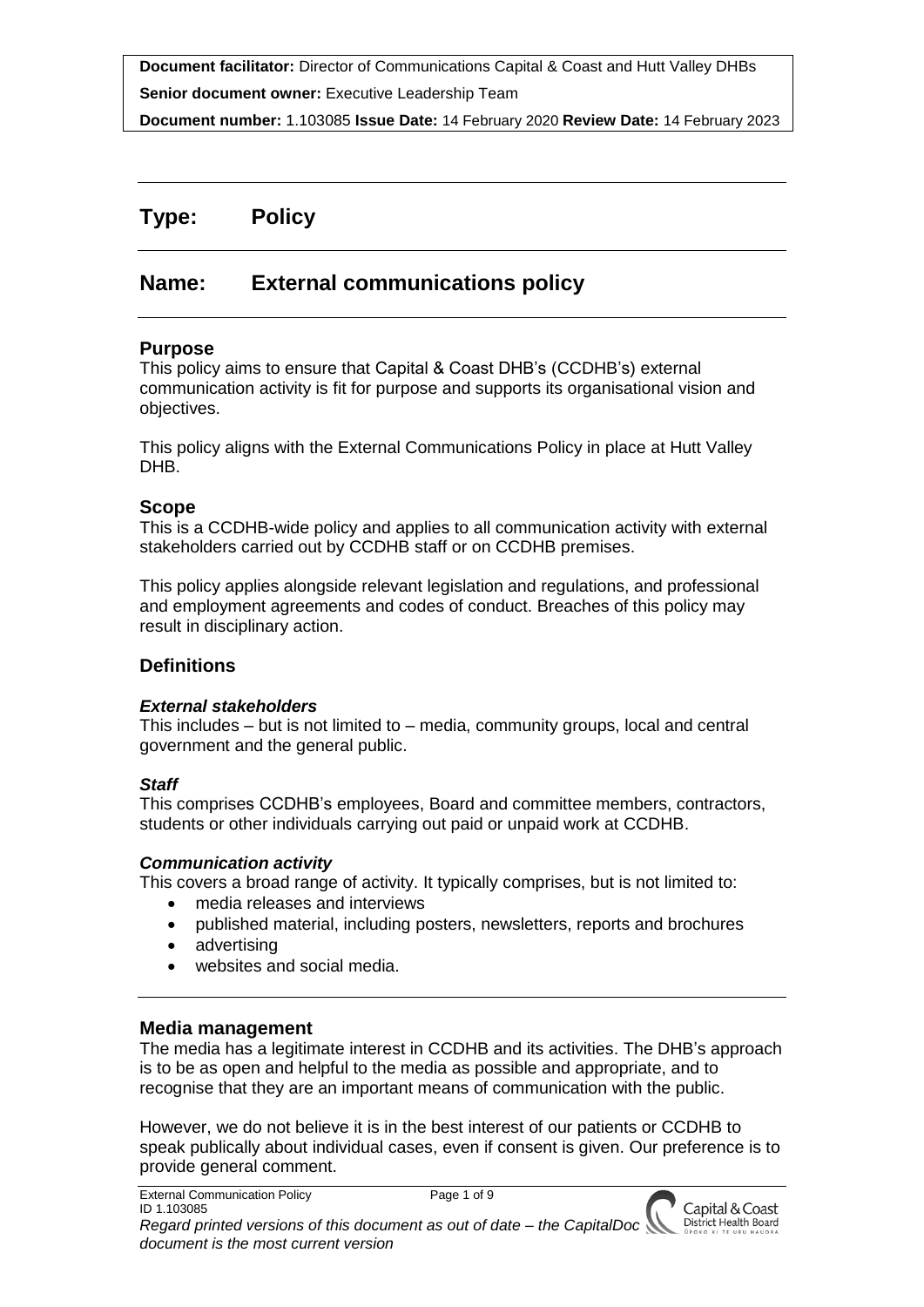**Senior document owner:** Executive Leadership Team

**Document number:** 1.103085 **Issue Date:** 14 February 2020 **Review Date:** 14 February 2023

### *Media requests*

The Communications Unit is responsible for liaising between the media and staff. This approach expedites the flow of information to the media, reduces potential disruption to hospital activity, and ensures media are getting accurate information from the most appropriate person in the organisation.

All CCDHB-related media requests are to be referred to the Communications Unit as soon as possible. The Communications Unit will work with the appropriate subject matter experts and managers to prepare a response.

### *Media requests for patient information*

CCDHB releases condition updates on request to the media in accordance with CCDHB's requirements and privacy legislation. Refer to appendix 1 on how the communication unit responds to patient related media queries.

### *Authorised CCDHB media spokespeople*

Only authorised media spokespeople or their delegate can comment on behalf of CCDHB. This includes written and verbal comment. Refer to appendix 2 for the list of authorised media spokespeople.

Media interviews will be undertaken only by spokespeople who have received media training, are well prepared to respond, and have ensured any risks are minimised.

### *Media spokesperson for third party organisations*

Staff who are spokespeople for professional bodies, committees or organisations other than CCDHB can make statements, written or verbal, to the media to express the views of that group.

In recognition of the rights and interests of the public in the health service, CCDHB respects and recognises the right of its staff to comment publicly and engage in public debate on matters relevant to their professional expertise and experience.

Staff must state the capacity in which they are speaking and make it clear that they are not speaking on behalf of CCDHB.

The CCDHB logo, including uniforms or signage, is not to be visible in promotional activity as it could lead the public to consider the activity is supported by CCDHB.

Approval must be sought from the Communications Unit to conduct face-to-face interviews on CCDHB sites. Refer to the filming or photographing on CCDHB sites section for more information.

Staff must inform the Communications Unit if they intend to, or have commented to the media on behalf of a third party organisation that relates to the DHB or the work of the DHB.

### *Proactively promoting CCDHB in the media*

If staff wish to proactively promote CCDHB services or staff or invite media to attend a CCDHB event, they must contact the Communications Unit prior to engaging with the media. The Communications Unit will assess the request and, where appropriate, provide communications support.

External Communication Policy Page 2 of 9

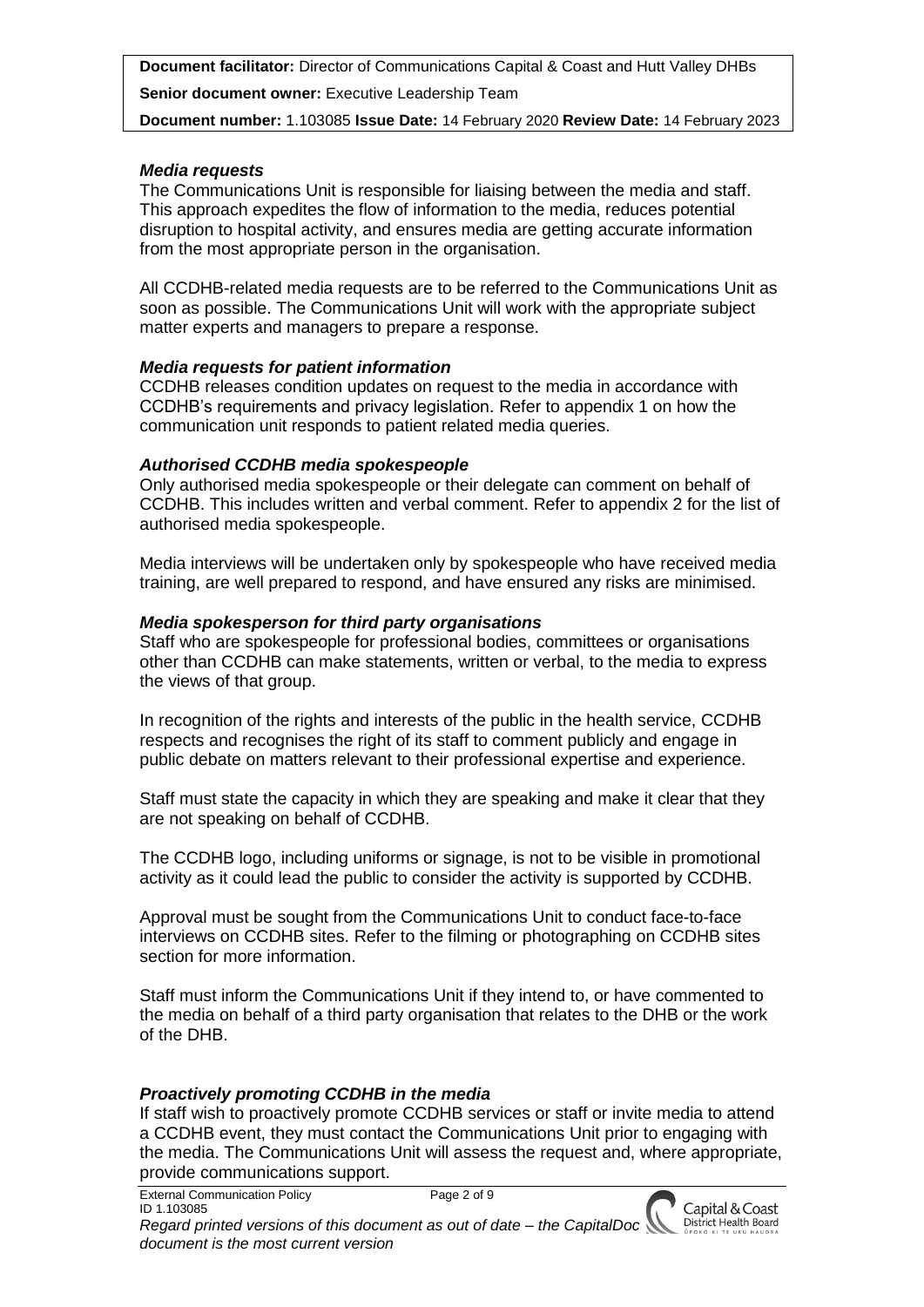**Senior document owner:** Executive Leadership Team

**Document number:** 1.103085 **Issue Date:** 14 February 2020 **Review Date:** 14 February 2023

## *Legal liability*

Staff making public statements regarding any person or organisation must comply with relevant legislation including the Health Information Privacy Code 1994, and Code of Health and Disability Consumers Rights 1996. Staff may be personally liable if the statement is unfounded.

## *Remain impartial*

While staff can act as advocates for patients, it is important staff remain impartial.

As a Crown entity, CCDHB must comply with the standards of integrity and conduct set out in the code of conduct for the State Services. The code states that staff must:

- maintain the political neutrality required to enable us to work with current and future governments
- carry out the functions of our organisation, unaffected by our personal beliefs
- support our organisation to provide robust and unbiased advice
- respect the authority of the government of the day.

## *Dealing with media*

If the media contact staff directly, by phone or email, with a CCDHB-related media request they need to be referred to the Communications Unit.

No direct dial, mobile phone numbers or email address of staff are to be given to the media except for contact details of staff in the Communications Unit.

## *Concerns about media coverage*

If staff have any concerns about media coverage, including the accuracy of information, contact the Communications Unit to discuss. Any complaints about media coverage are to be coordinated by the Communications Unit.

## **Promotional activity for third party organisations**

Staff can take part in promotional activity for third party organisations in a personal capacity. Examples of this would be featuring in marketing material or attending events for an organisation other than CCDHB.

The promotional activity cannot be conducted on CCDHB sites or using CCDHB equipment, including uniforms, as this could lead the public to consider the promotional activity is supported by CCDHB.

Staff must inform the Communications Unit if they intend to take part or have taken part in promotional activity for a third party organisation that relates to the DHB or the work of the DHB.

## **No surprises approach**

As a Crown entity we are required to operate on a no surprises basis to ensure our Board, the Ministry of Health and Minister of Health are informed about issues.

Staff should inform the Communications Unit of issues that could attract media attention or be contentious, as well opportunities for positive media coverage.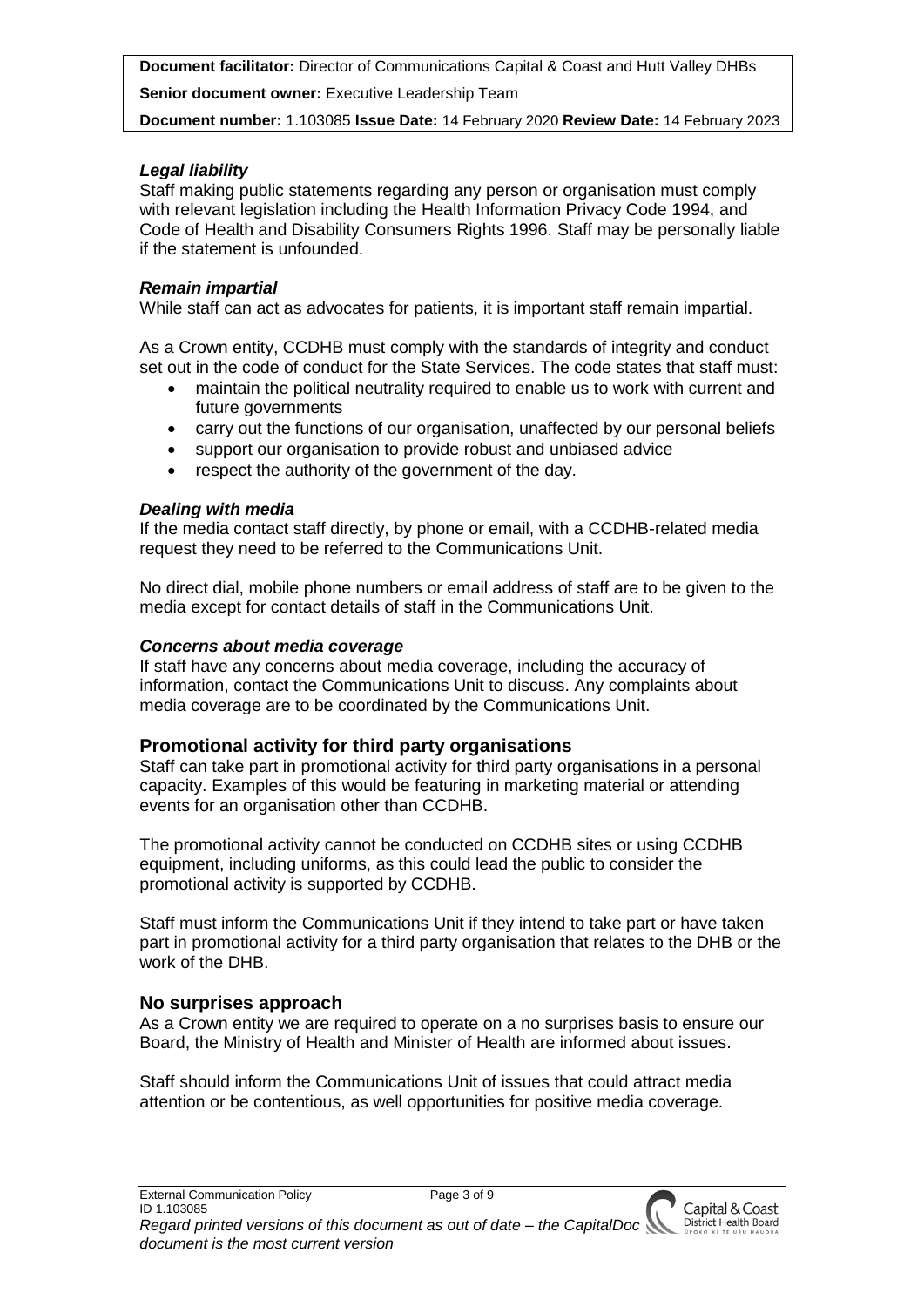**Senior document owner:** Executive Leadership Team

**Document number:** 1.103085 **Issue Date:** 14 February 2020 **Review Date:** 14 February 2023

If there is likely to be significant media coverage, such as a front page newspaper article, an all CCDHB email with a summary of the media query and response will be sent for the purposes of staff welfare.

## **Filming or photographing on CCDHB sites**

Requests from external stakeholders to film or photograph on any CCDHB sites must be approved by the Communications Unit. Filming or photography requests of a commercial nature may incur fees.

The Communications Unit seeks advice to ensure the rights of patients, visitors or staff are not breached, there are no health and safety risks, and there is no impact on patient care. Appropriate consent from patients, visitors or staff must be obtained by the external stakeholder.

Film crews must be escorted by a member of the Communications Unit, or their delegate.

## **Conference presentations**

External stakeholders are often present at conferences or seminars. Any presenter who intends to make reference to CCDHB, its services, staff, or practices in their presentation shall advise their professional leader or manager. This can be done in any way acceptable to the professional leader or manager.

## **Published material**

Following the CCDHB style and writing guide and using the corporate templates means our published material looks professional and helps people to easily recognise our organisation. Refer to the CCDHB style and writing guide on the intranet for more information.

Any requests for the CCDHB logo to be included on material for an external stakeholder must be approved by the Communications Unit.

## **Advertising**

All advertising must be placed through the appropriate channel. For:

- board and committee meeting public notices, contact the board secretary
- recruitment advertising, contact the recruitment team
- other advertising queries, contact the Communications Unit.

As a crown entity we follow the Code of Conduct for State Services which states we must be impartial. All advertising displayed on CCDHB sites must be politically neutral.

## *Commercial advertising*

Offers from local businesses for staff are listed on the staff benefits page on the intranet. The staff benefits are managed by the human resource department.

No commercial business can be advertised or promoted through CCDHB channels or on CCDHB property without permission from the Communications Unit.

Capital & Coast District Health Board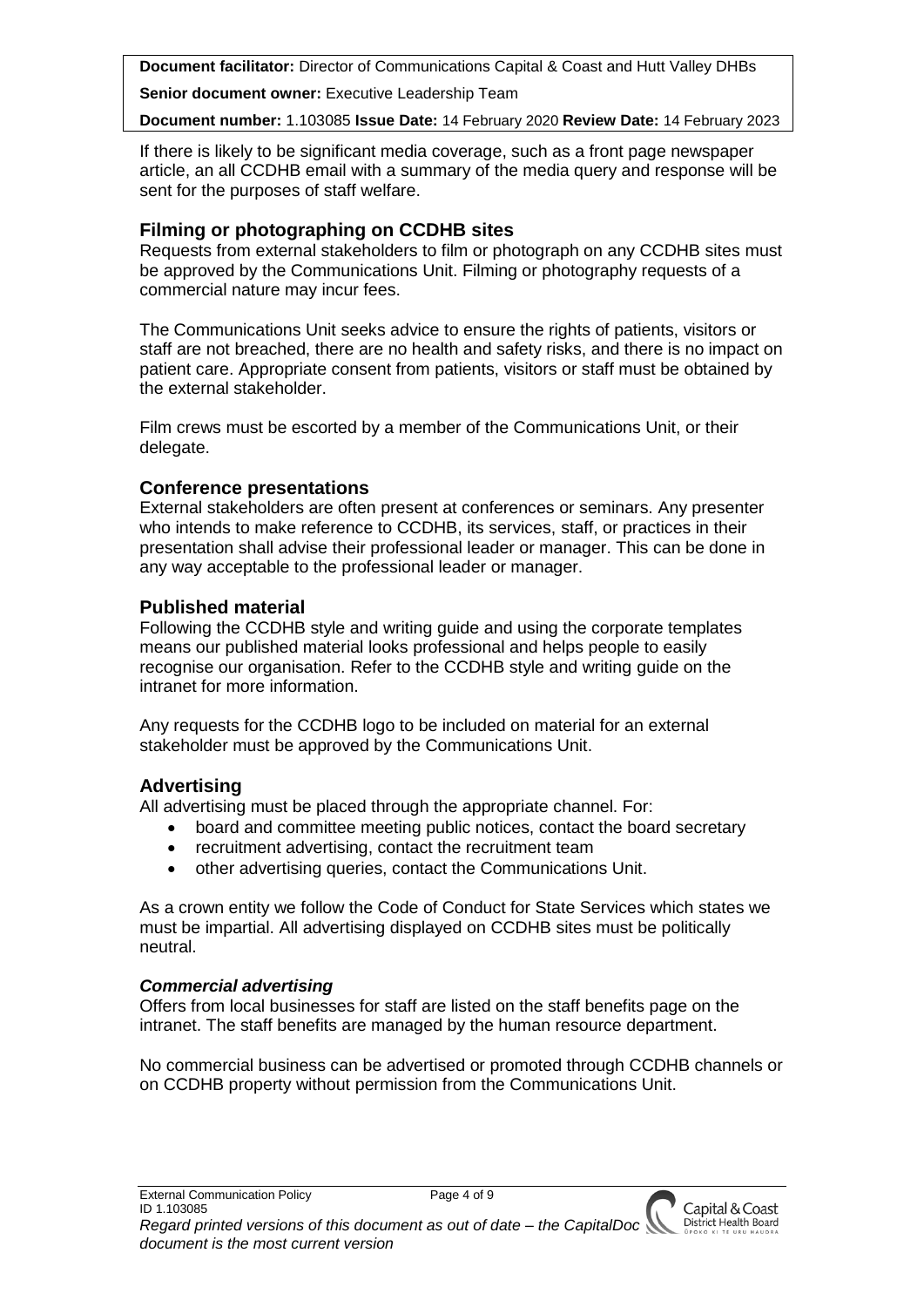**Senior document owner:** Executive Leadership Team

**Document number:** 1.103085 **Issue Date:** 14 February 2020 **Review Date:** 14 February 2023

### **Official information requests**

Any request for information held by CCDHB is covered by the Official Information Act. An individual requesting their own medical records is excluded.

Requests for official information must be forwarded as soon as possible to [oia@ccdhb.org.nz.](mailto:oia@ccdhb.org.nz)

Staff cannot respond to official information requests without following the process for responding to Official Information Act requests. Refer to the Official Information Act request policy for more information.

### **Website**

The DHB's websites are a key channel for keeping the public informed about our services. Approval to set up any websites related to CCDHB or its services must be obtained from the Communications Unit and relevant executive director.

The Communications Unit is responsible for managing the main external website (www.ccdhb.org.nz) and making sure content is reviewed at least six-monthly. Staff are responsible for informing the Communications Unit if content needs to be updated outside of the six monthly reviews.

The administration and loading of content is only undertaken by the Communications Unit or trained content editors.

### **Social media**

The DHB recognises and supports the benefits of social media particularly in the areas of public health information and recruitment.

You must be an authorised media spokesperson to post on publicly available social media channels on behalf of CCDHB.

The Communications Unit regularly monitors social media channels to identify any issues arising from unauthorised use and misrepresentation of the DHB.

### *Personal use*

Staff participating in social media must make it clear they are doing so in a personal capacity to avoid their personal views being misconstrued as the view of CCDHB.

Staff should not identify CCDHB as their employer when doing so would bring CCDHB into disrepute.

Staff should not express any statement or comment that:

- breaches patient or colleagues' privacy
- contravenes their employment or service agreement.

## **Contacting the Communications Unit**

The Communications Unit is accessible outside normal business hours.

Phone the telephone operator and ask to be put through to the on-call media advisor or email [news@ccdhb.org.nz.](mailto:news@ccdhb.org.nz)

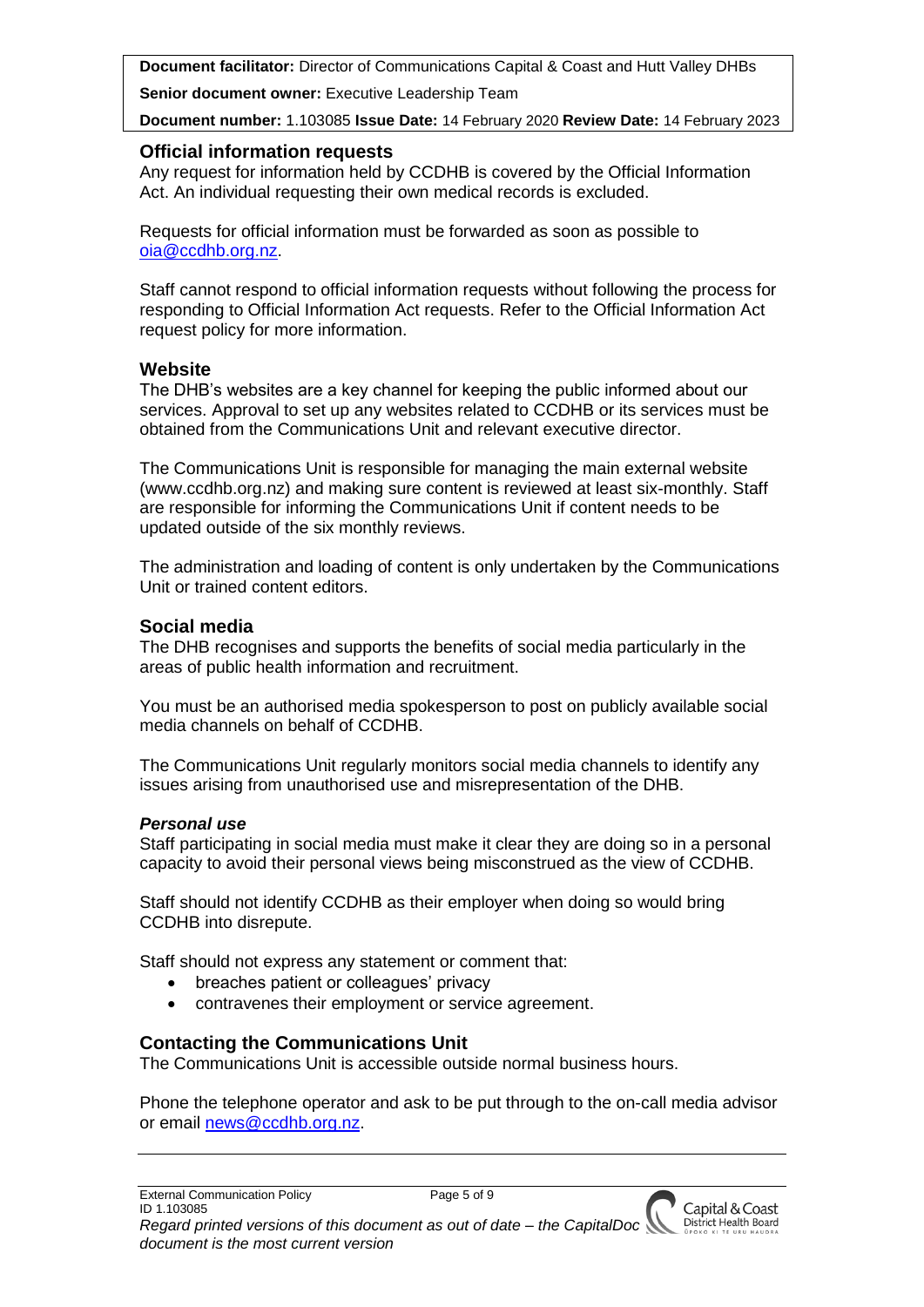**Senior document owner:** Executive Leadership Team

**Document number:** 1.103085 **Issue Date:** 14 February 2020 **Review Date:** 14 February 2023

## **References**

Department of Internal Affairs social media in government high-level guidance

CCDHB style and writing guide

Code of good faith for public health sector

Code of Health and Disability Consumers Rights 1996

Health Information Privacy Code 1994

Official Information Act request policy

Multi-employer collective agreements (MECAs)

State Services Commission standards of integrity and conduct

# **Appendices**

Appendix 1: Responding to patient related media queries Appendix 2: Authorised media spokespeople

*Disclaimer: This document has been developed by Capital & Coast District Health Board (CCDHB) specifically for its own use. Use of this document and any reliance on the information contained therein by any third party is at their own risk and CCDHB assumes no responsibility whatsoever.*

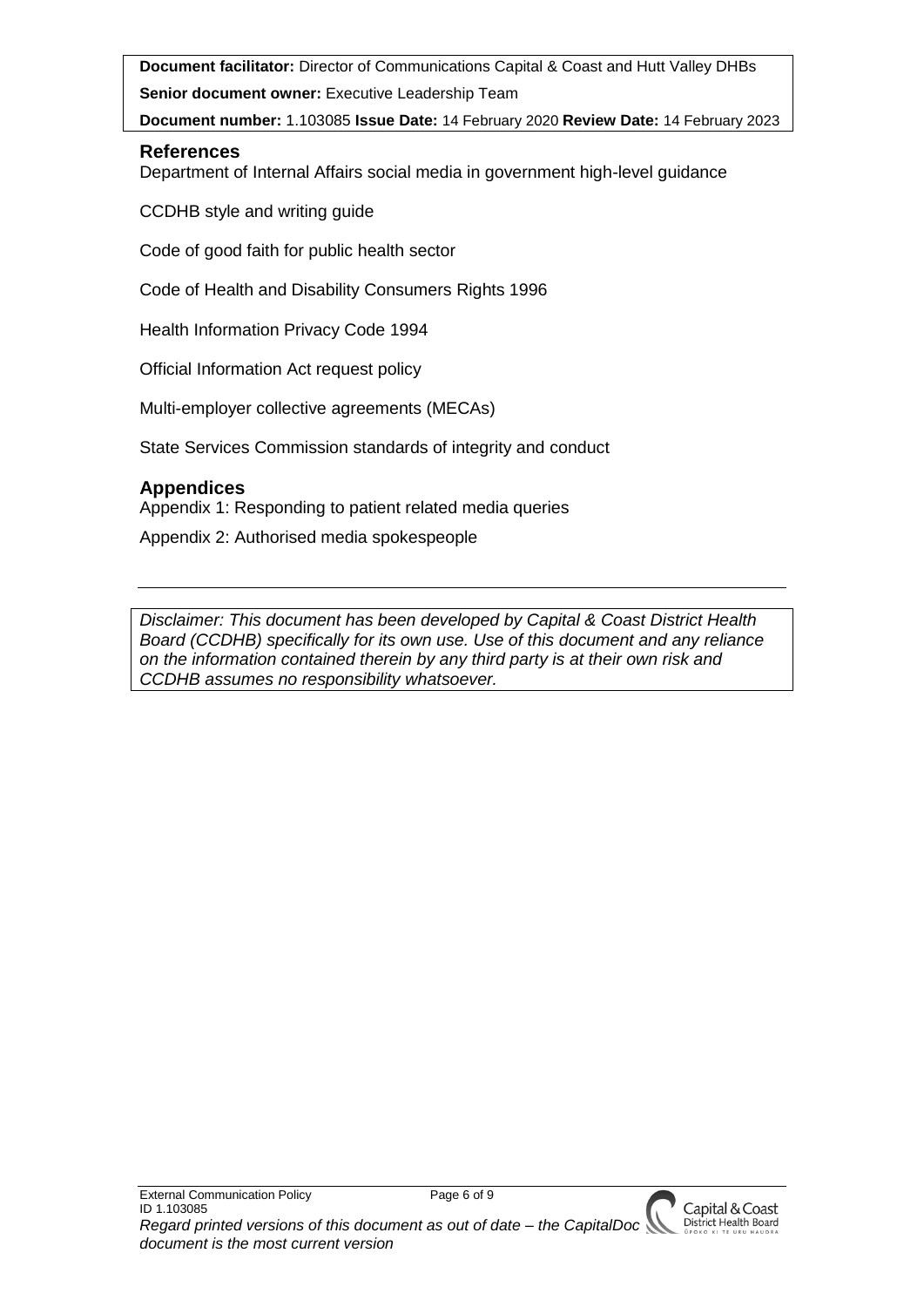**Senior document owner:** Executive Leadership Team

**Document number:** 1.103085 **Issue Date:** 14 February 2020 **Review Date:** 14 February 2023

## **Appendix 1: Responding to patient related media queries**

This is a guide for the Communications Unit to ensure we respond to media queries requesting information about a patient in an appropriate and consistent manner, and key stakeholders are suitably informed.

Our preference is to provide general comment, rather than comment on specific cases or individuals.

When seeking information about a patient on behalf of the media, the Communications Unit will call the department or medical staff caring for the patient.

#### *Patient condition updates*

Under rule 11(1) (e) of the Health Information Privacy Code 1994, we can release general information concerning the presence, location, and condition of a patient in a hospital, unless the patient or their representative have expressly asked us not to.

When the media call requesting information on a patient we can confirm the patient is in hospital, state the location the patient is in hospital and provide a condition update.

Terms used to describe locations:

- Emergency department
- Intensive care unit
- Hospital ward
- Inpatient mental health unit

Terms used to describe patient condition:

- Being assessed in the emergency department
- Critical
- **Serious**
- Stable or comfortable

We cannot confirm or provide any personal details about the patient such as their name, nature of injuries or prognosis.

We cannot provide information about a patient who is not in hospital or patients using community health services, including community mental health services.

If the patient is a high profile individual, such as a well-known sportsperson or celebrity, we must seek permission from the individual or their representative.

If the patient has passed away, you can inform the reporter they are deceased once the next of kin has been notified. If the next of kin has not yet been notified tell the reporter "I'm not able to provide an update at this time", take down their details and call them back.

If you are not able to identify the patient from the description provided tell the reporter "based on the details provided we do not have a patient that meets this description".

Actions by the Communications Unit:

 Inform the chief operating officer if there is a high profile individual in the hospital in case additional privacy or security measures are required.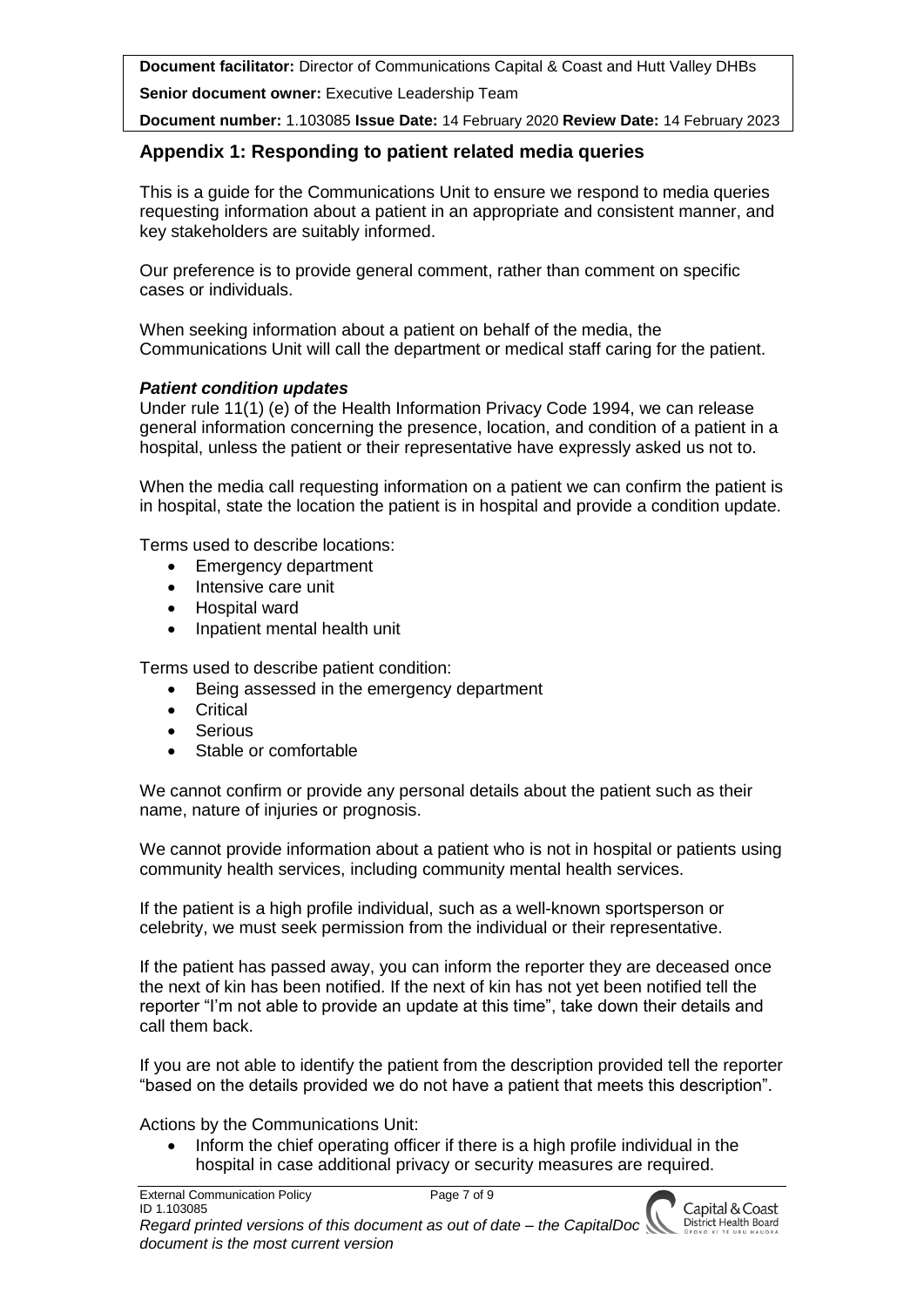**Senior document owner:** Executive Leadership Team

**Document number:** 1.103085 **Issue Date:** 14 February 2020 **Review Date:** 14 February 2023

### *Media request for additional patient information*

Under Rule 11(1) (b) of the Health Information Privacy Code 1994, we can release information about a patient if the disclosure is authorised by the individual concerned, or the individual's representative where the individual is dead or unable to give their authority.

If the media ask for additional information about a patient, consent will need to be provided by the patient or their lawful representative. For a minor under 16 years their parent or legal guardian, and for adults not capable of consenting their welfare guardian or person acting under enduring power of attorney or a person clearly acting in the best interests of the patient.

Send the following response and media consent form to the reporter – "We are unable to provide you with the requested information about a patient as their consent is required under the Privacy Act 1993."

It is the reporter's responsibility to get consent. If consent is not provided, we can only provide a patient condition update or general comment.

If consent is provided we are able to disclose information to the named media outlet for the purpose outlined. Unless the media consent form says all media, consent is required for each media agency.

Even if consent is granted, we still must consider the impact the information released to media may have on the patient, their family and staff. The Communications Unit will consult with clinicians to ensure the information provided to the media is relevant, accurate and won't have a detrimental effect on the patient and their family.

Actions by the Communications Unit:

- Notify the manager and/or clinical leader of the department as well as the relevant Executive Leadership Team (ELT) member of the media request as soon as possible
- Send a media update email at the end of the day to the board, ELT members, Ministry of Health and the Minister's Office
- If there is likely to be unfavourable media coverage, provide a copy of the response to the manager and/or clinical leader of the department so they can inform their staff
- If the media coverage is likely to be significant, such as a front page newspaper article or TV news coverage, send an 'ALL CCDHB' email with a summary of the media query and response. The purpose of this email is to appropriately forewarn staff of unfavourable media coverage. Information should be limited to a broad description of the issues and no identifying details are to be included.
- Include the media request, response provided and outcome in the weekly media report.

*Media request where the patient is involved in a police investigation* Follow the same guidelines for patient condition updates. If the individual dies, contact the Police communications team to find out if they will be issuing a statement.